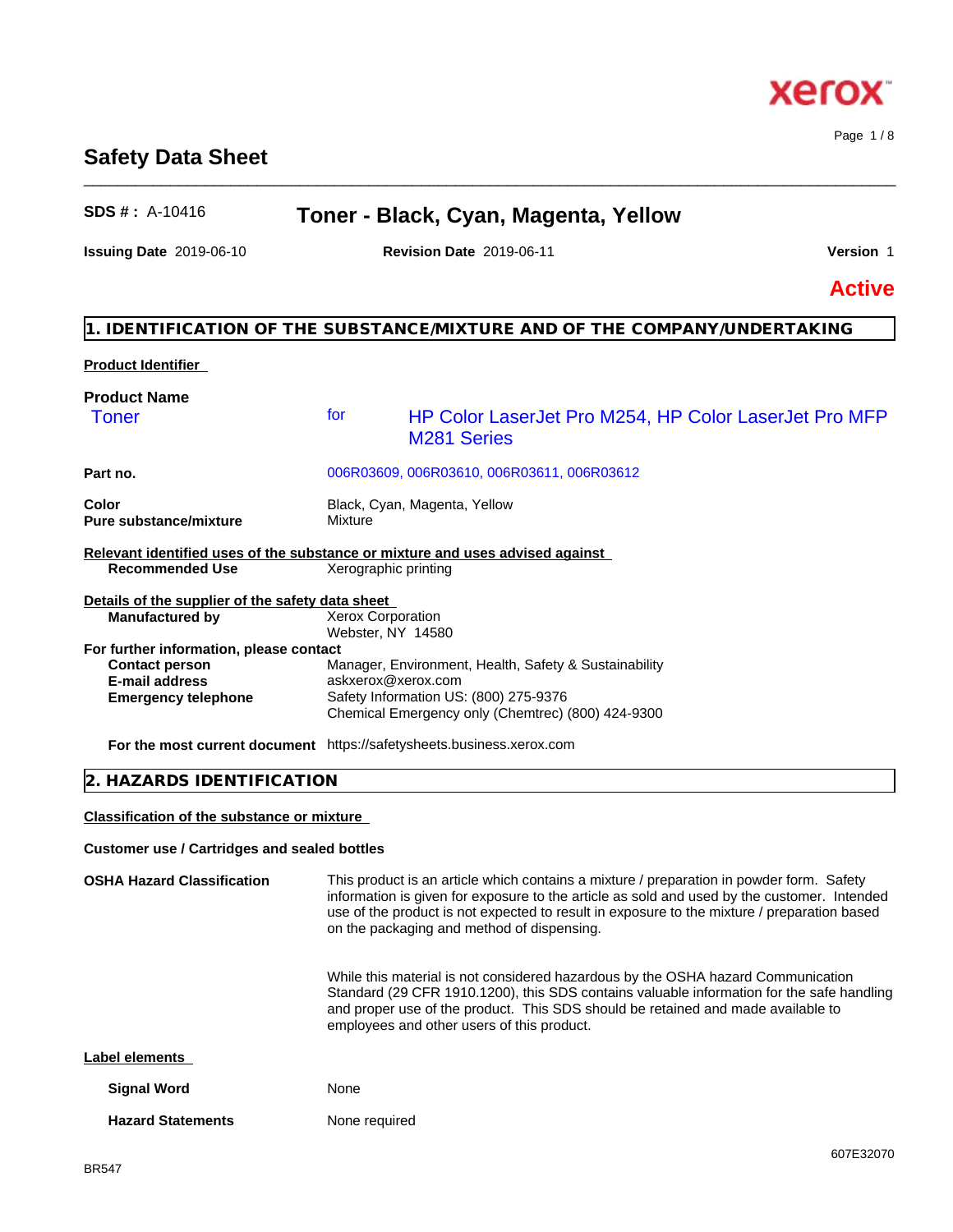#### **Precautionary Statements** None required

#### **Other hazards**

Not a PBT according to REACH Annex XIII May form explosible dust-air mixture if dispersed

#### **3. COMPOSITION/INFORMATION ON INGREDIENTS**

#### **Mixtures**

| <b>Chemical Name</b>       | <b>CAS No.</b> | Weight % | <b>Classification (Reg.</b><br>1272/2008) | Hazard Statements        |
|----------------------------|----------------|----------|-------------------------------------------|--------------------------|
| Styrene acrylate copolymer | Proprietary    | 70-90    | $\sim$                                    | $\overline{\phantom{a}}$ |
| Wax                        | Proprietary    | $5 - 15$ | $\sim$                                    | $\sim$ $\sim$            |
| Cyan pigment               | Proprietary    | $3 - 10$ | $\overline{\phantom{a}}$                  | $\overline{\phantom{a}}$ |
| Carbon black               | 1333-86-4      | $3 - 10$ | $\sim$ $\sim$                             | $\sim$ $\sim$            |
| Magenta pigment            | Proprietary    | $3 - 10$ | $\overline{\phantom{a}}$                  | $- -$                    |
| Yellow pigment             | Proprietary    | $3 - 10$ | $\sim$ $\sim$                             |                          |
| Amorphous silica           | 7631-86-9      | <5       | $\overline{\phantom{a}}$                  | --                       |
| Titanium dioxide           | 13463-67-7     | $\leq$   | $\overline{\phantom{m}}$                  | $\overline{\phantom{a}}$ |

"--" indicates no classification or hazard statements apply.

#### **4. FIRST AID MEASURES**

#### **Description of first-aid measures**

| For external use only. When symptoms persist or in all cases of doubt seek medical advice.    |
|-----------------------------------------------------------------------------------------------|
| Show this material safety data sheet to the doctor in attendance.                             |
| Immediately flush with plenty of water. After initial flushing, remove any contact lenses and |
| continue flushing for at least 15 minutes                                                     |
| Wash skin with soap and water                                                                 |
| Move to fresh air                                                                             |
| Rinse mouth with water and afterwards drink plenty of water or milk                           |
|                                                                                               |

#### **Most important symptoms and effects, both acute and delayed**

| <b>Acute toxicity</b>                |                                                                                  |
|--------------------------------------|----------------------------------------------------------------------------------|
| <b>Eves</b>                          | No known effect                                                                  |
| <b>Skin</b>                          | No known effect                                                                  |
| <b>Inhalation</b>                    | No known effect                                                                  |
| Ingestion                            | No known effect                                                                  |
| <b>Chronic toxicity</b>              | No known effects under normal use conditions                                     |
| <b>Main symptoms</b>                 | Overexposure may cause:<br>mild respiratory irritation similar to nuisance dust. |
| <b>Aggravated Medical Conditions</b> | None under normal use conditions                                                 |
|                                      |                                                                                  |

#### **Indication of immediate medical attention and special treatment needed**

| <b>Protection of first-aiders</b> | No special protective equipment required |
|-----------------------------------|------------------------------------------|
| Notes to physician                | Treat symptomatically                    |

#### **5. FIRE-FIGHTING MEASURES**

**Extinguishing media** Use water spray or fog; do not use straight streams, Foam **Unsuitable extinguishing media** Do not use a solid water stream as it may scatterand spread fire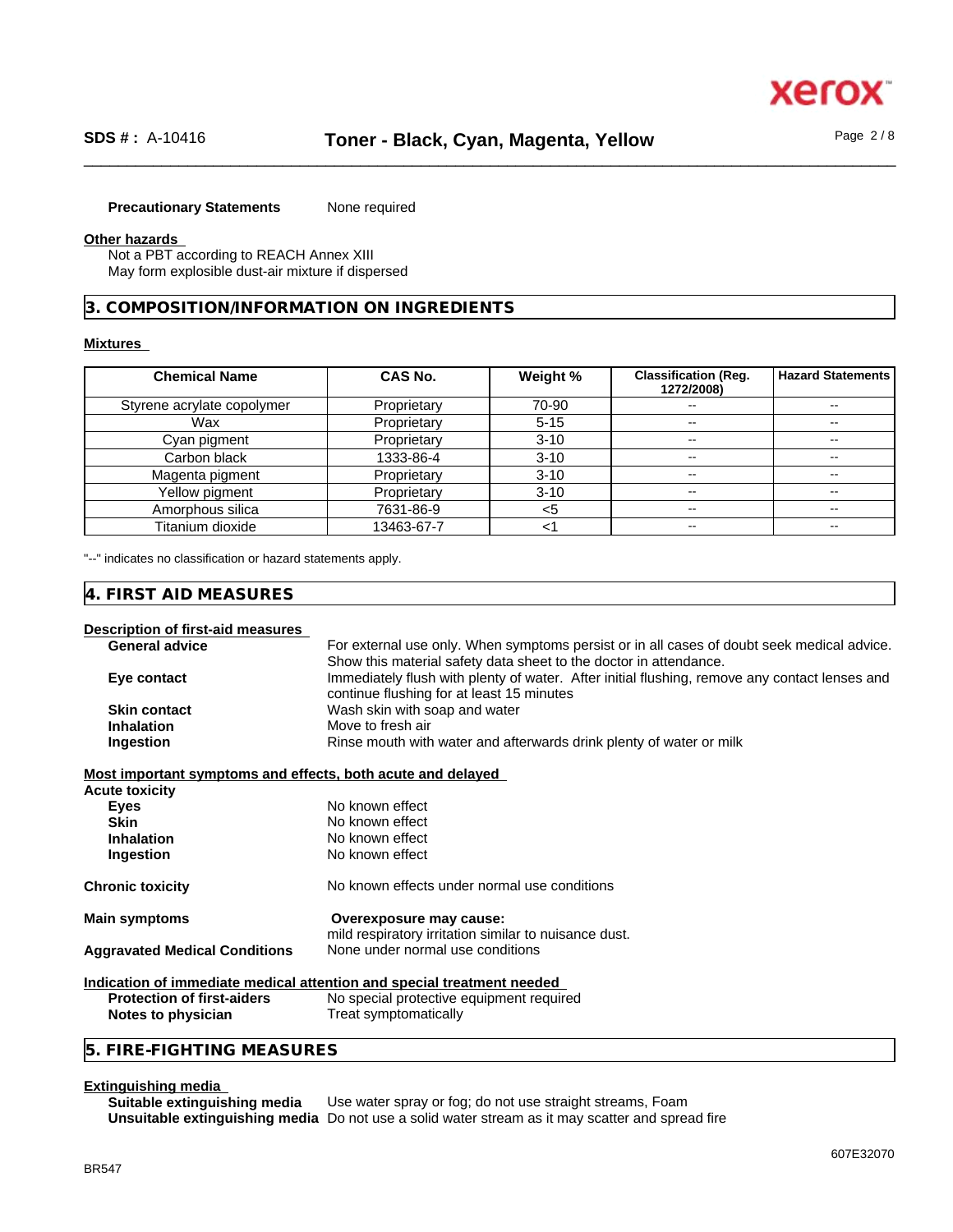

#### **Special hazards arising from the substance or mixture**

Fine dust dispersed in air, in sufficient concentrations, and in the presence of an ignition source is a potential dust explosion hazard

#### **Hazardous combustion products**

Hazardous decomposition products due to incomplete combustion, Carbon oxides, Nitrogen oxides (NOx)

#### **Advice for fire-fighters**

In the event of fire and/or explosion do not breathe fumes. Wear fire/flame resistant/retardant clothing. Use self-contained pressure-demand breathing apparatus if needed to prevent exposure to smoke or airborne toxins. Wear self-contained breathing apparatus and protective suit

#### **Other information**

**Flammability** Not flammable. Will not readily ignite. **Flash point** Not applicable

#### **6. ACCIDENTAL RELEASE MEASURES**

#### **Personal precautions, protective equipment and emergency procedures**

Avoid breathing dust

#### **Environmental precautions**

No special environmental precautions required

#### **Methods and material for containment and cleaning up**

**Methods for containment** Prevent dust cloud

**Methods for cleaning up** Use a vacuum cleaner to remove excess, then wash with COLD water. Hot water fuses the toner making it difficult to remove

#### **Reference to other sections**

The environmental impact of this product has not been fully investigated

However, this preparation is not expected to present significant adverse environmental effects.

| $     -$<br>$\prime$<br>$\mathbf{A}$<br>1 N<br>.<br>.<br>◡<br>. . |  |
|-------------------------------------------------------------------|--|
|                                                                   |  |

#### **Precautions for safe handling**

**Advice on safe handling** Handle in accordance with good industrial hygiene and safety practice, Avoid dust accumulation in enclosed space, Prevent dust cloud

**Hygiene measures** None under normal use conditions

#### **Conditions for safe storage, including any incompatibilities**

**Technical measures and storage** Keep container tightly closed in a dry and well-ventilated place, Store at room temperature **conditions**

**Incompatible products** None

#### **Specific end uses**

Xerographic printing

#### **8. EXPOSURE CONTROLS/PERSONAL PROTECTION**

**Control parameters Exposure Limits**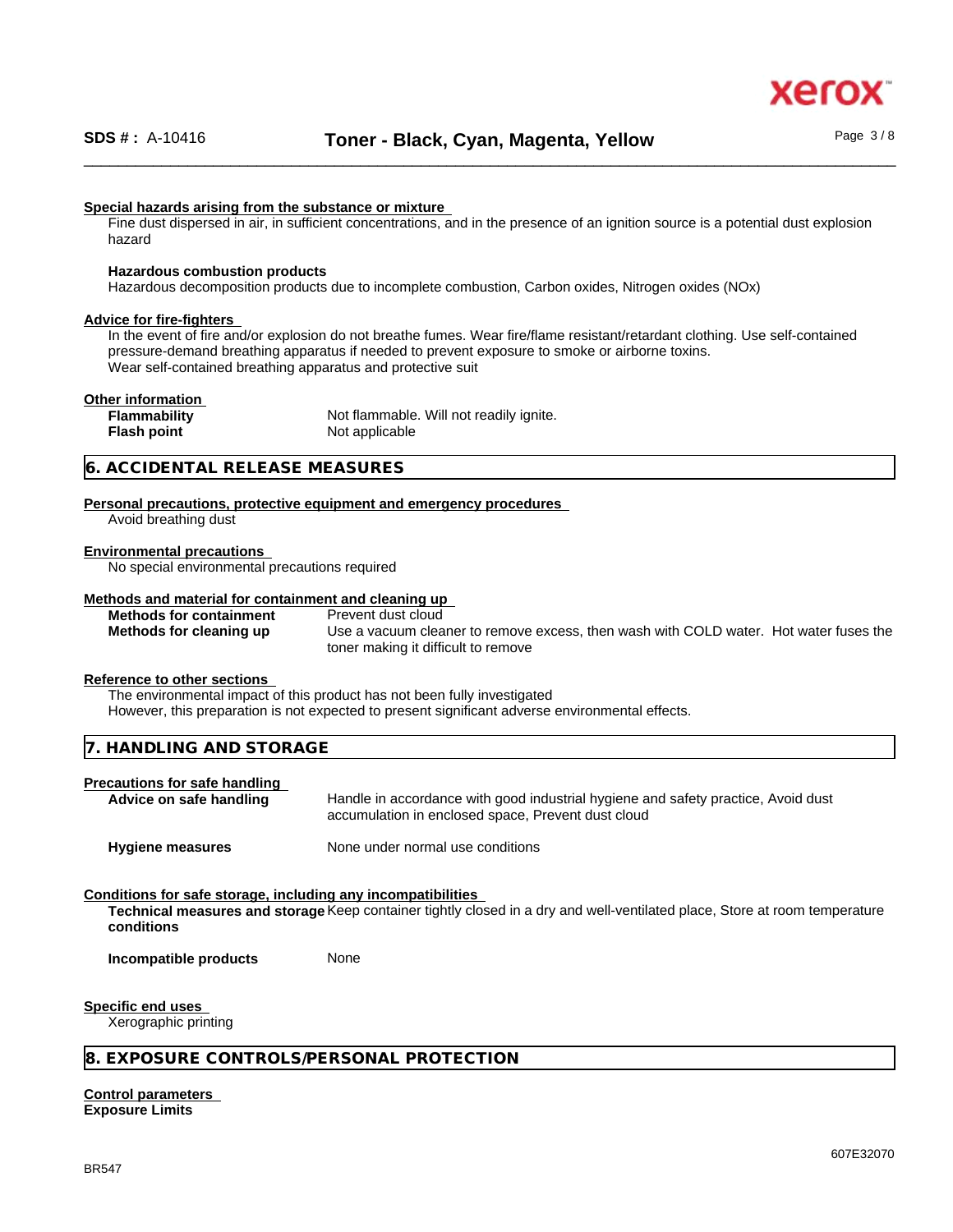

## SDS #: A-10416 **Toner - Black, Cyan, Magenta, Yellow** Page 4/8

| <b>ACGIH TLV TWA</b>        | 10 mg/m <sup>3</sup> (inhalable particles) |
|-----------------------------|--------------------------------------------|
| <b>ACGIH TLV TWA</b>        | 3 mg/m <sup>3</sup> (respirable dust)      |
| <b>OSHA PEL TWA</b>         | 15 mg/m <sup>3</sup> (total dust)          |
| <b>OSHA PEL TWA</b>         | 5 mg/m <sup>3</sup> (respirable dust)      |
| <b>Xerox Exposure Limit</b> | 2.5 mg/m <sup>3</sup> (total dust)         |
| <b>Xerox Exposure Limit</b> | 0.4 mg/m <sup>3</sup> (respirable dust)    |

#### **Component Information**

| <b>Chemical Name</b> | <b>ACGIH TLV</b>         | <b>OSHA PEL</b>           |
|----------------------|--------------------------|---------------------------|
| Wax                  | TWA: $2 \text{ mg/m}^3$  |                           |
| Cyan pigment         | TWA: 1 $mq/m3$           |                           |
| Carbon black         | TWA: $3 \text{ ma/m}^3$  | TWA: $3.5 \text{ ma/m}^3$ |
| Titanium dioxide     | TWA: $10 \text{ mg/m}^3$ | TWA: $15 \text{ mg/m}^3$  |

#### **Exposure controls**

**Engineering measures** None under normal use conditions

#### **Individual protection measures, such as personal protective equipment (PPE)**

| <b>Eye/Face protection</b>    | No special protective equipment required  |
|-------------------------------|-------------------------------------------|
| <b>Hand protection</b>        | No special protective equipment required  |
| Skin and body protection      | No special protective equipment required  |
| <b>Respiratory protection</b> | No special protective equipment required. |
| <b>Thermal hazards</b>        | None under normal processing              |

#### **Environmental Exposure Controls** Keep out of drains, sewers, ditches and waterways

#### **9. PHYSICAL AND CHEMICAL PROPERTIES**

#### **Information on basic physical and chemical properties**

| Appearance<br><b>Physical state</b><br>Color                                                                                                                                                                                        | Powder<br>Solid<br>Black, Cyan, Magenta, Yellow |                                                                                                                                                                                                     | <b>Odor</b><br><b>Odor threshold</b><br>рH | Faint<br>Not applicable<br>Not applicable                                                    |
|-------------------------------------------------------------------------------------------------------------------------------------------------------------------------------------------------------------------------------------|-------------------------------------------------|-----------------------------------------------------------------------------------------------------------------------------------------------------------------------------------------------------|--------------------------------------------|----------------------------------------------------------------------------------------------|
| <b>Flash point</b>                                                                                                                                                                                                                  |                                                 | Not applicable                                                                                                                                                                                      |                                            |                                                                                              |
| Boiling point/range<br>Softening point                                                                                                                                                                                              |                                                 | Not applicable<br>49 - 60 °C                                                                                                                                                                        | 120 - 140 °F                               |                                                                                              |
| <b>Evaporation rate</b><br><b>Flammability</b>                                                                                                                                                                                      | <b>Flammability Limits in Air</b>               | Not applicable<br>Not flammable. Will not readily ignite.<br>Not applicable                                                                                                                         |                                            |                                                                                              |
| Vapor pressure<br>Vapor density<br><b>Specific gravity</b><br><b>Water solubility</b><br><b>Partition coefficient</b><br><b>Autoignition temperature</b><br>Viscosity<br><b>Explosive properties</b><br><b>Oxidizing properties</b> | <b>Decomposition temperature</b>                | Not applicable<br>Not applicable<br>$\sim$ 1<br>Negligible<br>Not applicable<br>Not applicable<br>Not determined<br>Not applicable<br>source is a potential dust explosion hazard<br>Not applicable |                                            | Fine dust dispersed in air, in sufficient concentrations, and in the presence of an ignition |
| Othar infarmation                                                                                                                                                                                                                   |                                                 |                                                                                                                                                                                                     |                                            |                                                                                              |

#### **Other information** None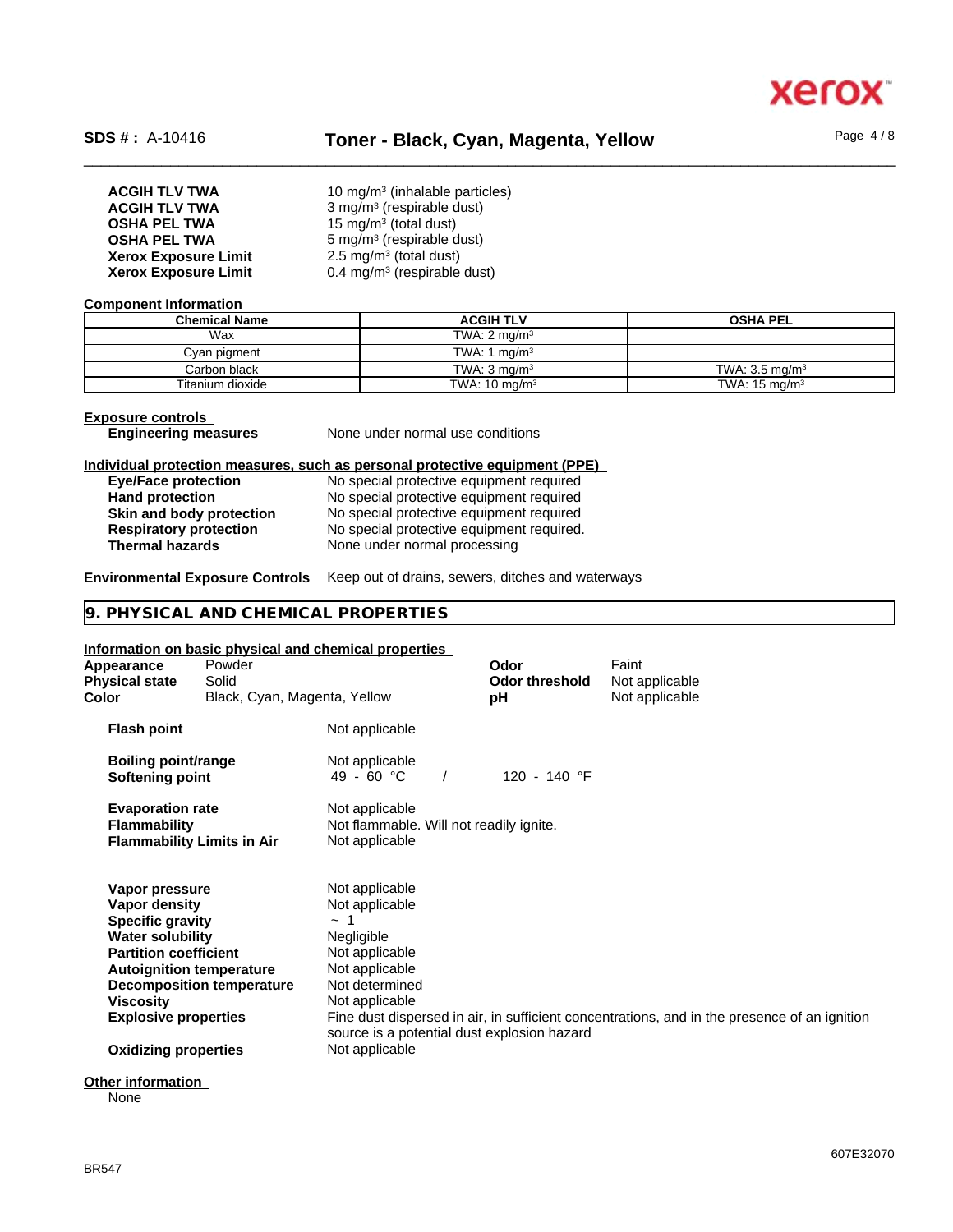

xero

## **10. STABILITY AND REACTIVITY**

#### **Reactivity**

No dangerous reaction known under conditions of normal use

#### **Chemical stability**

Stable under normal conditions.

#### **Possibility of hazardous reactions**

Hazardous reactions **None under normal processing** 

**Hazardous polymerization** Hazardous polymerization does not occur

#### **Conditions to avoid**

Prevent dust cloud, Fine dust dispersed in air, in sufficient concentrations, and in the presence of an ignition source is a potential dust explosion hazard

#### **Incompatible Materials**

None

#### **Hazardous decomposition products**

None under normal use

#### **11. TOXICOLOGICAL INFORMATION**

*The toxicity data noted below is based on the test results of similar reprographic materials.*

#### **Information on toxicological effects**

| <b>Acute toxicity</b>      |                                       |
|----------------------------|---------------------------------------|
| <b>Product Information</b> |                                       |
| <b>Irritation</b>          | No skin irritation, No eye irritation |
| Oral LD50                  | $> 5$ g/kg (rat)                      |
| Dermal LD50                | $> 5$ g/kg (rabbit)                   |
| <b>LC50 Inhalation</b>     | $> 5$ mg/L (rat, 4 hr)                |

#### **Component Information**

| <b>Chemical Name</b> | LC50 Inhalation          | <b>Dermal LD50</b>      | Oral LD50           |
|----------------------|--------------------------|-------------------------|---------------------|
| Wax                  |                          | 3600 mg/kg (Rabbit)     | 5000 mg/kg (Rat)    |
| Cyan pigment         |                          |                         | 10000 mg/kg (Rat)   |
| Carbon black         |                          | 3 g/kg (Rabbit)         | 15400 mg/kg (Rat)   |
| Amorphous silica     | $(Rat)$ 1 h<br>>2.2 ma/L | $>$ 2000 mg/kg (Rabbit) | $>5000$ mg/kg (Rat) |
| Titanium dioxide     |                          |                         | 10000 mg/kg (Rat)   |

#### **Chronic toxicity**

| <b>Sensitization</b>        |
|-----------------------------|
| <b>Neurological Effects</b> |
| <b>Target organ effects</b> |

No sensitization responses were observed **No information available None known** 

#### **CMR Effects**

| -                            |                                                                           |                                          |             |  |
|------------------------------|---------------------------------------------------------------------------|------------------------------------------|-------------|--|
| <b>Mutagenic effects</b>     |                                                                           | Not mutagenic in AMES Test               |             |  |
| <b>Reproductive toxicity</b> | This product does not contain any known or suspected reproductive hazards |                                          |             |  |
| Carcinogenicity              |                                                                           | See "Other Information" in this section. |             |  |
| <b>Chemical Name</b>         |                                                                           | <b>NTP</b>                               | <b>IARC</b> |  |
| Carbon black                 |                                                                           |                                          | 2B          |  |
| Titanium dioxide             |                                                                           |                                          | 2B          |  |

#### **Other information**

The IARC (International Agency for Research on Cancer) has listed carbon black as "possibly carcinogenic to humans". However, Xerox has concluded that the presence of carbon black in this mixture does not present a health hazard. The IARC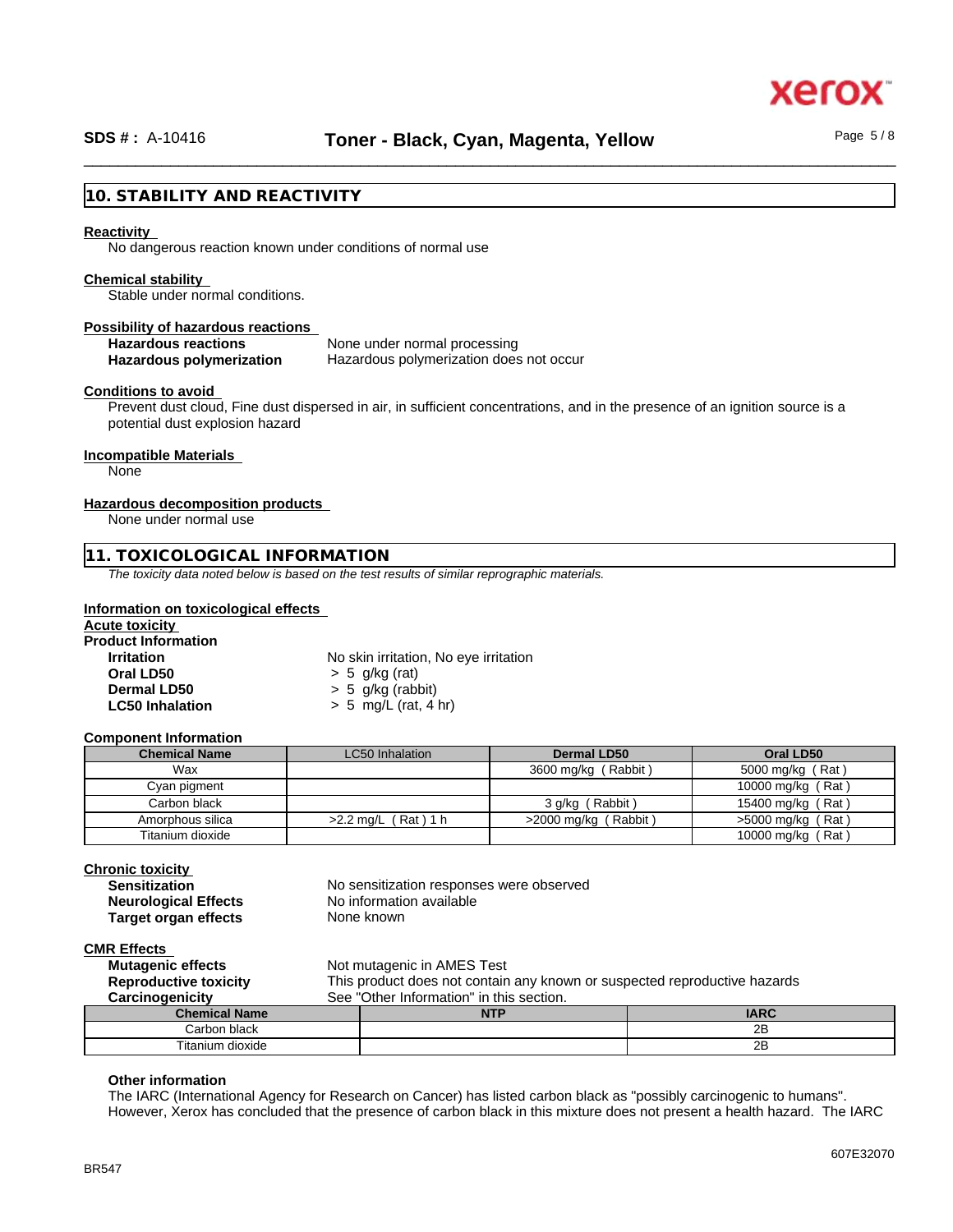

classification is based on studies evaluating pure, "free" carbon black. In contrast, toner is a formulation composed of specially prepared polymer and a small amount of carbon black (or other pigment). In the process of making toner, the small amount of carbon black becomes encapsulated within a matrix. Xerox has performed extensive testing of toner, including a chronic bioassay (test for potential carcinogenicity). Exposure to toner did not produce evidence of cancer in exposed animals. The results were submitted to regulatory agencies and published extensively.

The IARC (International Agency for Research on Cancer) has listed titanium dioxide as "possibly carcinogenic to humans". However, Xerox has concluded that the presence of titanium dioxide in this mixture does not present a health hazard. The IARC classification is based on studies in rats using high concentrations of pure, unbound TiO 2 particles of respirable size. The Titanium Dioxide Industry REACH Consortium has concluded that these effects were species-specific, attributable to lung overload and not specific to TiO<sub>2</sub>, i.e. similar effects would also be seen for other low solubility dusts. Toxicological and epidemiological studies do not suggest a carcinogenic effects in humans. In addition, the titanium dioxide in this mixture is encapsulated in a matrix or bound to the surface of the toner.

## **Other toxic effects**

| <b>Aspiration Hazard</b> | Not applicable |
|--------------------------|----------------|
| Other adverse effects    | None known     |

#### **12. ECOLOGICAL INFORMATION**

#### **Toxicity**

On available data, the mixture / preparation is not harmful to aquatic life

#### **Component Information**

| <b>Chemical Name</b> | <b>Toxicity to algae</b>                                   | <b>Toxicity to fish</b>                      | Toxicitv to<br>microorganisms | Toxicity to daphnia and<br>lother aquatic invertebrates |
|----------------------|------------------------------------------------------------|----------------------------------------------|-------------------------------|---------------------------------------------------------|
| Carbon black         |                                                            |                                              |                               | EC50 > 5600 mg/L 24 h                                   |
| Amorphous silica     | 440 mg/L EC50 72 h<br>(Pseudokirchneriella<br>subcapitata) | $LC50 = 5000$ mg/L<br>Brachydanio rerio 96 h |                               | EC50 = 7600 mg/L 48 h                                   |

#### **Persistence and degradability**

Not readily biodegradable

#### **Bioaccumulative potential**

Bioaccumulation is unlikely

#### **Mobility in soil**

Insoluble in water

#### **Component Information**

| .<br>M.<br><br>               | lor<br>Pow |
|-------------------------------|------------|
| ~~<br>---<br>100 <sup>r</sup> | v.c        |

#### **Other adverse effects**

The environmental impact of this product has not been fully investigated. However, this preparation is not expected to present significant adverse environmental effects.

| 13. DISPOSAL CONSIDERATIONS                              |                                                                                                                                                                             |  |
|----------------------------------------------------------|-----------------------------------------------------------------------------------------------------------------------------------------------------------------------------|--|
| Waste treatment methods<br><b>Waste Disposal Methods</b> | Can be landfilled or incinerated, when in compliance with local regulations<br>If incineration is to be carried out, care must be exercised to prevent dust clouds forming. |  |
| Contaminated packaging                                   | No special precautions are needed in handling this material                                                                                                                 |  |
| <b>Other information</b>                                 | Although toner is not an aquatic toxin, microplastics may be a physical hazard to aquatic life<br>and should not be allowed to enter drains, sewers, or waterways.          |  |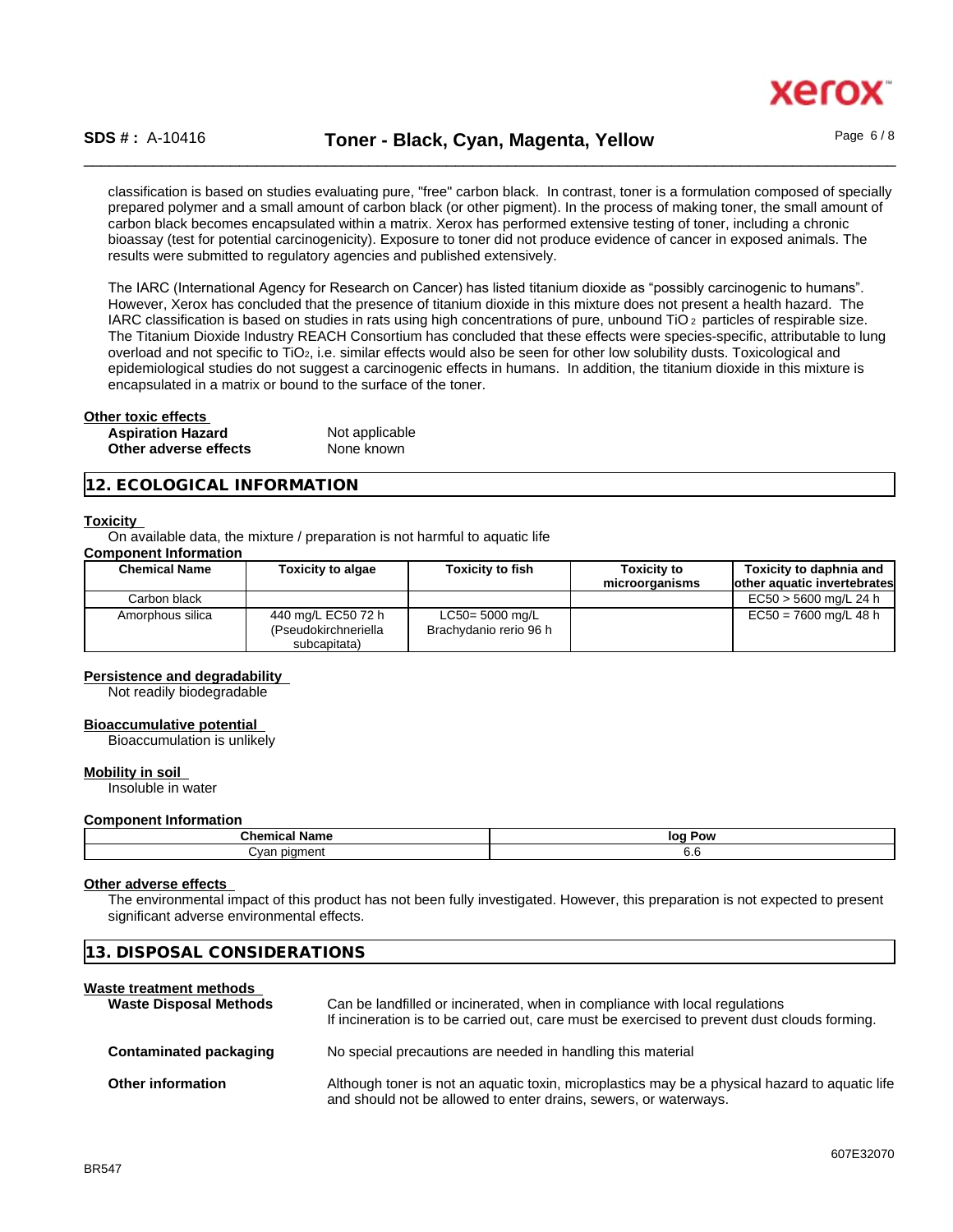#### **14. TRANSPORT INFORMATION**

This material is not subject to regulation as a hazardous material for shipping

#### **15. REGULATORY INFORMATION**

#### **Safety, health and environmental regulations/legislation specific for the substance or mixture**

#### **OSHA Regulatory Status**

This product is an article which contains a mixture / preparation in powder form. Safety information is given for exposure to the article as sold and used by the customer. Intended use of the product is not expected to result in exposure to the mixture / preparation based on the packaging and method of dispensing.

#### **Canada**

This product has been classified in accordance with the hazard criteria of the Hazardous Products Regulations (HPR). **and the SDS contains all the information required by the HPR.**

#### **International Inventories**

| <b>TSCA</b>     | Complies |
|-----------------|----------|
| <b>DSL/NDSL</b> | Complies |

#### **U.S. Federal Regulations**

#### **SARA 313**

Section 313 of Title III of the Superfund Amendments and Reauthorization Act of 1986 (SARA). This product does not contain any chemicals which are subject to the reporting requirements of the Act and Title 40 of the Code of Federal Regulations, Part 372 **Clean Water Act**

This product is not regulated as a pollutant pursuant to the Clean Water Act (40 CFR 122.21 and 40 CFR 122.42).

**Clean Air Act,Section 112 Hazardous Air Pollutants (HAPs) (see 40 CFR 61)**

This product is not regulated as a hazardous air pollutant (HAPS) under Section 112 of the Clean Air Act Amendments of 1990. **CERCLA**

This material, as supplied, does not contain any substances regulated as hazardous substances under the Comprehensive Environmental Response Compensation and Liability Act (CERCLA) (40 CFR 302) or the Superfund Amendments and Reauthorization Act (SARA) (40 CFR 355). There may be specific reporting requirements at the local, regional, or state level pertaining to releases of this material

#### **US State Regulations**

#### **California Proposition 65**

Carbon black is regulated under California Proposition 65 only if in the form of "airborne, unbound particles of respirable size". Toner products do not contain carbon black in the form of "airborne, unbound particles of respirable size". Therefore, the requirements of Proposition 65 do not apply to this product.

Titanium dioxide is regulated under California Proposition 65 only if a product results in exposure in the form of "airborne, unbound particles of respirable size". Toner products do not result in exposure to titanium dioxide in the form of "airborne, unbound particles of respirable size". Therefore, the requirements of Proposition 65 do not apply to this product.

| <b>Chemical Name</b> | CAS No.    | California Prop. 65 |
|----------------------|------------|---------------------|
| Carbon black         | 1333-86-4  | Carcinoɑen          |
| Titanium dioxide     | 13463-67-7 | Carcinogen          |

#### **U.S. State Right-to-Know Regulations**

Although this product contains substances included in some U.S. State Right-to-Know regulations, the particles are bound in a unique matrix and, therefore, the product does not pose any specific hazard.

#### **16. OTHER INFORMATION**

| <b>Issuing Date</b>  | 2019-06-10             |
|----------------------|------------------------|
| <b>Revision Date</b> | 2019-06-11             |
| <b>Revision Note</b> | <b>Initial Release</b> |